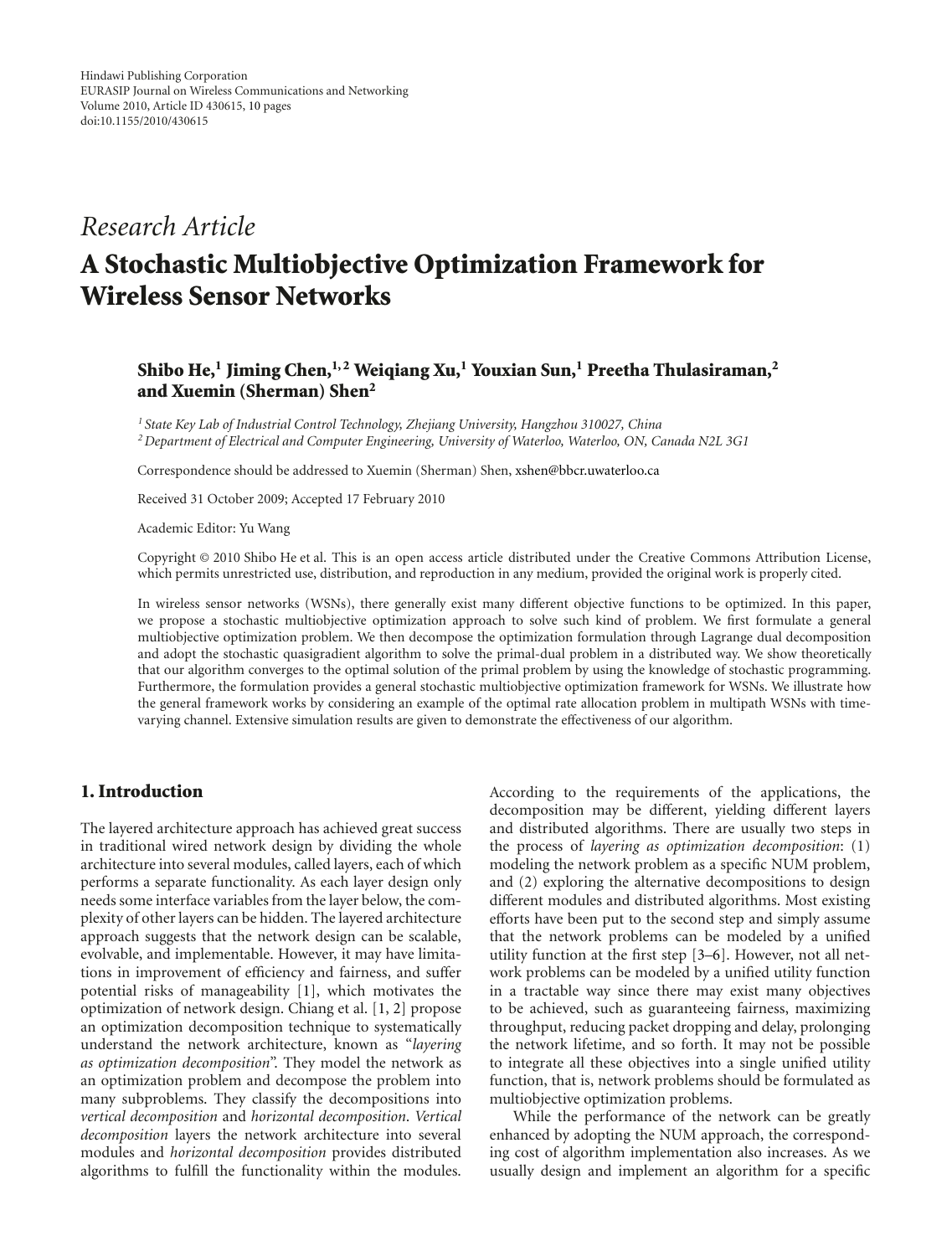application from scratch, the implementation can hardly be transplantable to other applications. This is especially aggravated in wireless sensor networks (WSNs) due to the application-oriented and infrastructureless nature of these networks. For example, if we design an efficient algorithm for events monitoring, the network lifetime is the main concern and the propagation delay can be tolerant, but it is difficult to apply such algorithm to online query applications, where the query delay is the primary objective.

In this paper, we utilize the concept of multiobjective optimization and provide a general framework for a specific class of applications in WSNs. It is well known that the TCP/IP reference model, one of the most popular layered architectures, divides the whole architecture into five layers (modules), and each layer only communicates with the layers next to it, while recent work on the NUM approach divides the architectures according to applications. We first list all the constraints and objectives which the applications may have. Then the network architecture is divided into *n* modules, each of which has several interface variables with other modules. In this way, we can inherit the advantages of both the layered architectures (as we have fixed modules) and the NUM approach (as each module can communicate with other modules). We illustrate this in Figure 1, in which *λ* and *μ* are the interface variables (see Section 3 for detailed definition of  $\lambda$  and  $\mu$ ), and  $O_i$  is the objective vector function in each module *i*. We transform the objectives of the network into specific modules through the interface variables. Each sensor optimizes its own objective vector function to achieve the global optimal solution of the whole network. In this way, for different requirements from the network, we do not redesign the framework, that is, the modules and interfaces in Figure 1 can be kept unchanged. We only need to introduce multiobjective methods to optimize the vector function  $O_i$  in each module. This will greatly simplify network design for WSNs.

In WSNs, some parameters (e.g., the topology of the networks or channel condition) are time-varying. In [7], Lee et al. demonstrated that the state of the network can be more efficiently utilized to improve the performance of the network (e.g., increasing the throughput and reducing packet delay), by appropriately exploiting the variability of the timevarying channels. Also there are measurement errors in the implementation of distributed algorithms, such as the noisy feedback [8] or lossy links [9]. Therefore, we also characterize these random factors in our model. Our contributions in this paper are summarized as follows.

(1) We formulate a general multiobjective stochastic optimization problem for WSNs. We decompose the optimization problem through Lagrange dual decomposition and adopt the stochastic quasigradient method to solve the primal-dual problem. In other words, we transform the multiple objectives of WSNs into the multiple objectives of each individual sensor node. The global optimal solution can be obtained when each sensor node maximizes its own objective vector function. Therefore, our approach



FIGURE 1: An illustration of our proposed framework.

provides a general framework for multiobjective optimization for WSNs.

- (2) We study the stability of the algorithm by using the knowledge of stochastic programming, and show that our algorithm for stochastic multiobjective optimization problem (ASMOP) can converge to the optimal solution of the primal problem.
- (3) We demonstrate how the general framework can be applied to different applications, by considering the rate allocation problem as an example. We introduce three multiobjective optimization methods: (1) constraint method, (2) linear weighted method, and (3) hierarchical sequence method. The three paradigms show that although different requirements may lead to different models [6, 10], we can solve them in the general framework.

The remainder of the paper is organized as follows: in Section 2, we discuss related work regarding the NUM problem and stochastic network utility maximization (SNUM). We formulate a general mathematical model and design a distributed algorithm to solve the problem in Section 3, and the stability of the algorithm is also discussed. We provide three paradigms in Section 4 to demonstrate the general framework for different applications. Simulation results are given in Section 5. We conclude the paper in Section 6.

#### **2. Related Work**

There are several research works in the literature studying the NUM problem [4, 11–14]. Kelly et al. were the first to propose the optimization approach, which provides a mathematical foundation for NUM problem [11]. In [12], Chiang adopted the NUM approach to obtain a cross-layer design including the physical layer and the transport layer. Zhu et al. [13] considered the energy model in the crosslayer design. In [1], Chiang et al. provided a mathematical theory of network architectures. Wang et al. studied joint interference-aware routing and TDMA link scheduling to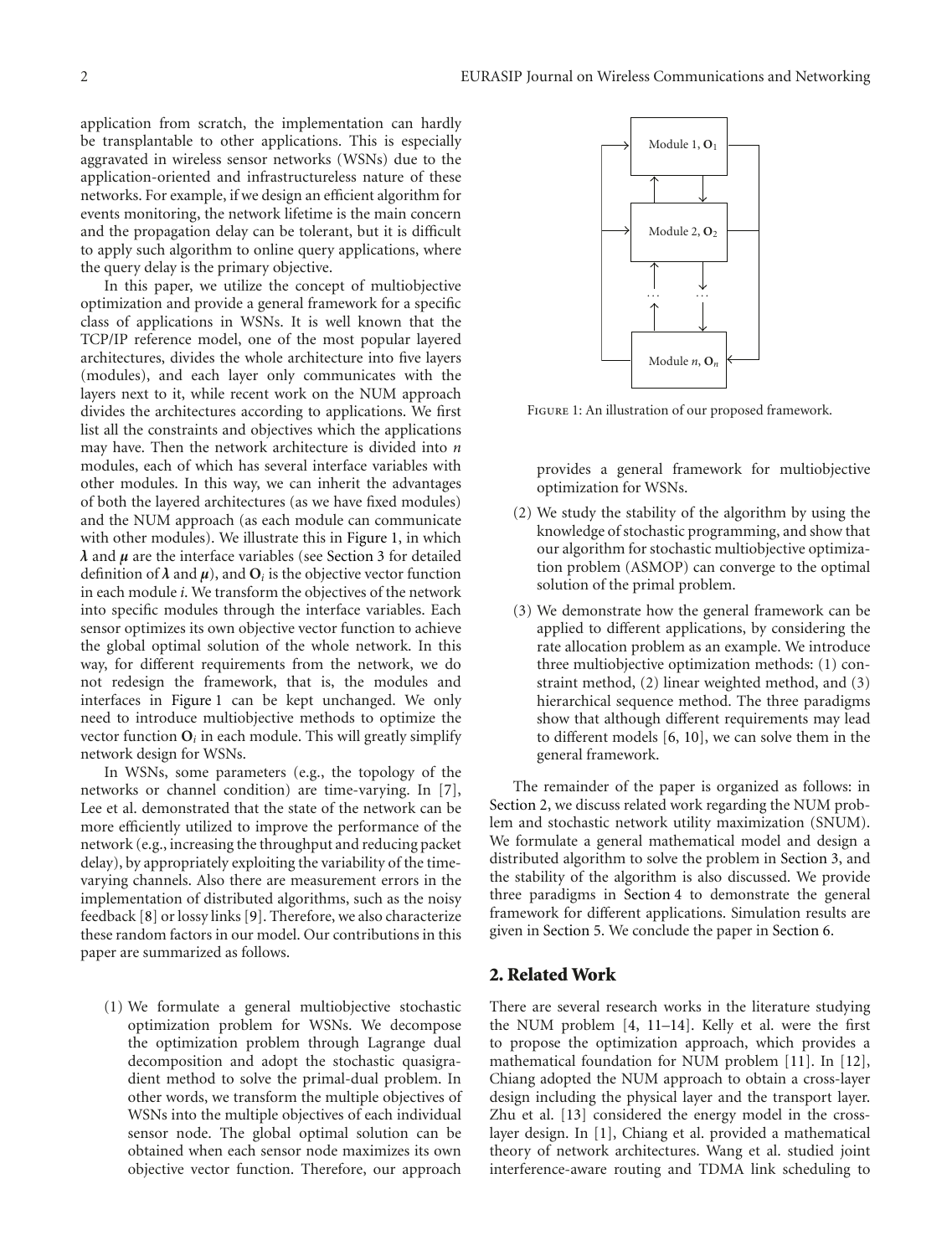improve the throughput in multihop wireless networks [15]. Zhang et al. [8] elaborated on the impact of the feedback in the implementation of distributed NUM algorithms. Since feedback is often collected using error-prone measurement mechanisms, for example, biased estimator or unbiased estimator, they adopted the knowledge of stochastic approximation and proved stability of the algorithms of single-time scale and two-time scale. Lee et al. utilized the variation of channels to guide power and rate control in cross-layer design [7]. In this paper, we formulate a more general mathematical model by considering stochastic multiple objectives in objective functions. We apply our approach to rate allocation problem in multipath WSNs with time-varying channels. Rate allocation is a fundamental problem and has been extensively investigated [16–19]. Low and Lapsley [16] first introduced the Lagrange dual method to decompose the problem and proposed two algorithms under synchronous and asynchronous scenarios. A multipath formulation for rate control in multi-cast networks was proposed in [20], and three distributed algorithms were proposed to solve the problem. The goal is to maximize the aggregate utility. In [6], Srinivasan et al. considered two objectives: utility maximization and guaranteeing prespecified network lifetime for multipath wireless ad hoc networks. In [10], Zhu et al. also focused on the network lifetime and application performance (utility), and employed the linear weighted method from the multiobjective optimization to transform these two objective functions into a single one which was named to the utility-lifetime tradeoff function.

# **3. General Multiobjective Formulation and Solutions**

Throughout the paper, we will denote sets by capital letters, variables by lowercase letters, vectors by bold lowercase letters, and matrices by bold capital letters. For a vector **x**, we denote its *i*th component by  $x_i$  and its transpose by  $x^T$ . We use capital letters for both the sets and the cardinality of sets.

Consider *S* sensing nodes and *N* sink nodes in the region of interest. Let Ω be a probability space with a *σ*algebra  $\mathcal F$  of random events, and have a finite set { $\tau_m$ , *m* = 1, 2, ..., *M*} with the corresponding probability  $p(\tau_m) \geq$ 0. There are *n* objective functions  $P^{(i)}(\mathbf{x})$ ,  $i = 1, ..., n$ , defined on the subset  $\chi$  of a Hilbert space. Let  $P(x)$  =  $(P^{(1)}(\mathbf{x}), P^{(2)}(\mathbf{x}), \ldots, P^{(n)}(\mathbf{x})), P^{(i)}(\mathbf{x}) = \sum_{s \in S} f_s^{(i)}(\mathbf{x}).$  Then  ${\bf P}_s({\bf x}) = (f_s^{(1)}({\bf x}), f_s^{(2)}({\bf x}), \dots, f_s^{(n)}({\bf x}))$  is the objective vector function of sensing node *s*. Let  $\mathbf{x}_s \in \chi_s$  be the column vector of variables of sensing node *s*,  $\mathbf{x} = (\mathbf{x}_1^T, \dots, \mathbf{x}_S^T)^T$ , and  $\mathbf{g}_s(\cdot)$  a column vector function. We can formulate the primal problem (**PP**) as follows:

$$
\begin{aligned}\n\mathbf{PP}: \quad & \mathbf{P}(\mathbf{x}), \\
\text{s.t.} \quad & \begin{cases}\n\sum_{m=1}^{M} p(\tau_m) \sum_{s \in S} (\mathbf{x}_s, \tau_m) \leq 0, \\
\mathbf{x}_s \in \chi_s, \quad \forall s \in S.\n\end{cases}\n\end{aligned} \tag{1}
$$

The objective function,  $f_s^{(i)}(\mathbf{x})$ , may be a coupled one. In order to design a distributed algorithm, we introduce auxiliary variable **y** to decouple it. Assume that the node set associated with coupled variables of  $f_s^{(i)}(\mathbf{x})$  is  $H^{(i)}(s)$ ,  $i =$ 1, 2,  $\dots$ , *n*. Let  $H(s) = \bigcup_{i=1}^{n} H^{(i)}(s)$ , which denotes the node set associated with coupled variables of  $P_s(x)$  of sensing node *s*, then the decoupled primal problem (**DPP**) can be given by

**DPP**: 
$$
P(\mathbf{x}, \mathbf{y}) = (P^{1}(\mathbf{x}, \mathbf{y}), \dots, P^{n}(\mathbf{x}, \mathbf{y})), \qquad (2)
$$

$$
\sum_{m=1}^{M} p(\tau_{m}) \sum_{s \in S} \mathbf{g}_{s}(\mathbf{x}_{s}, \tau_{m}) \leq 0,
$$

$$
\text{s.t. } \begin{cases} \sum_{m=1}^{M} p(\tau_{m}) \sum_{s \in S} \mathbf{g}_{s}(\mathbf{x}_{s}, \tau_{m}) \leq 0, \\ \mathbf{y}_{ss'} = \mathbf{x}_{s'}, \\ \mathbf{y}_{ss} \in \mathbf{y}_{s}, \ \mathbf{y}_{ss'} \in \mathbf{y}_{s'}, \\ \forall s \in S, \ s' \in H(s), \end{cases} (3)
$$

where  $P^{(i)}(\mathbf{x}, \mathbf{y}) = \sum_{s \in S} f_s^{(i)}(\mathbf{x}_s, \mathbf{y}_s)$  is the *i*th decoupled objective function, and  $\mathbf{y}_s = (\{\mathbf{y}_{ss'}\}_{s' \in H^{(i)}(s)})$  is the corresponding vector of auxiliary variables.

In our formulation, the objective functions are deterministic, taking the advantage that each sensing node can be obtained from the network. The constraint set contains the random factors of the networks, such as message exchange, and environmental effect. If we know the distribution,  $p(\tau_m)$ ,  $m = 1, 2, \ldots, M$ , of  $\tau$ , we can transform the problem into a deterministic one, by calculating the expectation. However, in WSNs, there is often no prior knowledge about the randomness from the networks themselves and the environmental effect. Therefore, we develop an algorithm without this prior knowledge, which can be achieved by the stochastic quasigradient method [7].

To decompose the problem, we take Lagrange dual approach. The Lagrange function [21] of (3) is given by

$$
L(\mathbf{x}, \mathbf{y}, \lambda, \mu, \tau)
$$
\n
$$
= \sum_{s \in S} \mathbf{P}_s(\mathbf{x}_s, \mathbf{y}_s) - \lambda^T \sum_{m=1}^M p(\tau_m) \sum_{s \in S} \mathbf{g}_s(\mathbf{x}_s, \tau_m)
$$
\n
$$
+ \sum_{s \in S, s' \in H(s)} \mathbf{u}_{ss'}^T(\mathbf{x}_{s'} - \mathbf{y}_{ss'})
$$
\n
$$
= \sum_{m=1}^M p(\tau_m) \left\{ \sum_{s \in S} \left\{ \mathbf{P}_s(\mathbf{x}_s, \mathbf{y}_s) - \lambda^T \mathbf{g}_s(\mathbf{x}_s, \tau_m) + \mathbf{x}_s^T \sum_{s' : s \in H(s')} \mathbf{u}_{ss'} - \sum_{s' \in H(s)} \mathbf{u}_{ss'}^T \mathbf{y}_{ss'} \right\} \right\},
$$
\n(4)

where  $P_s(x_s, y_s)$  is the objective vector function of sensing node *s*. It is a formal expression which can be transformed into different objective functions for different applications.

We call  $\lambda$  and  $\mu$  decoupled prices ( $\lambda$  is used to decouple the coupling of variables and  $\mu$  is used to decouple the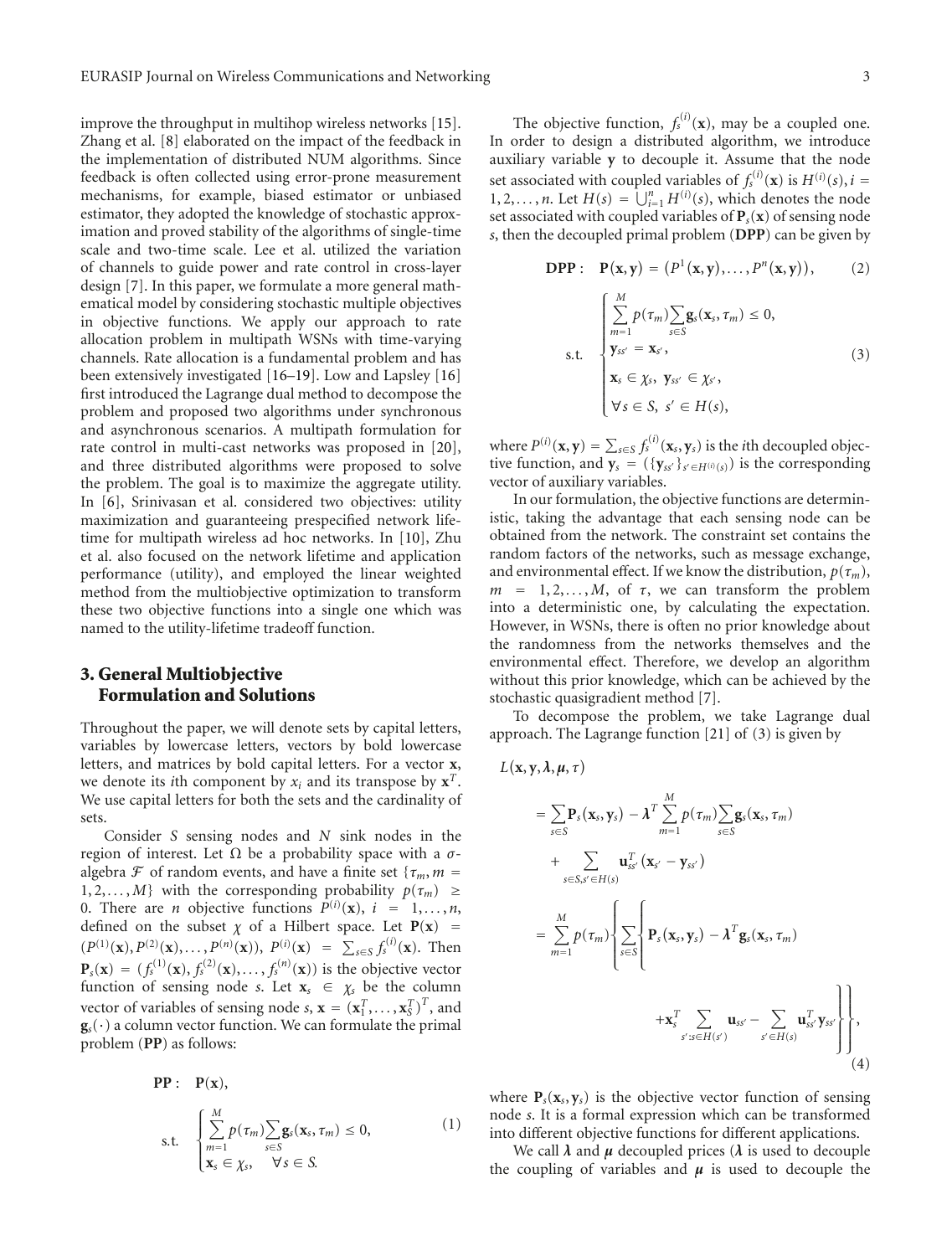coupling of objective functions). Since (4) is separable, we exploit the decomposable structure of Lagrangian function and decompose the problem into *S* subproblems. Maximization is achieved in each sensing node  $s, s \in S$ , with the knowledge of local variables  $(\mathbf{x}_s, \mathbf{y}_s)$  and the current state  $\tau$ , by solving the following optimization problem **DP***s*.

$$
\mathbf{DP}_s : \max \quad \mathbf{P}_s(\mathbf{x}_s, \mathbf{y}_s) - \boldsymbol{\lambda}^T \mathbf{g}_s(\mathbf{x}_s, \tau) \\
+ \left( \sum_{s': s \in H(s')} \mathbf{u}_{ss'} \right)^T \mathbf{x}_s - \sum_{s' \in H(s)} \mathbf{u}_{ss'}^T \mathbf{y}_{ss'} \tag{5}
$$
\ns.t. 
$$
\begin{cases}\n\mathbf{x}_s \in \boldsymbol{\chi}_s, \\
\mathbf{y}_{ss'} \in \boldsymbol{\chi}_s.\n\end{cases}
$$
\n(6)

At iteration *t*, each sensing node *s* updates its resource variables **x***<sup>s</sup>* and auxiliary variables **y***<sup>s</sup>* according to

$$
(\mathbf{x}_s, \mathbf{y}_s) = \operatorname{Arg} \max_{\substack{\mathbf{x}_s \in \mathbf{\chi}_s \\ \mathbf{y}_{ss'} \in \mathbf{\chi}_{s'}}} \mathbf{D} \mathbf{P}_s. \tag{7}
$$

We proceed to solve the dual problem. Let  $D(\lambda, \mu, \tau)$ max<sub>x,y</sub>  $L(x, y, \lambda, \mu, \tau)$ . Then the dual problem (DP) is given by

$$
\min_{\lambda \ge 0,\mu} D(\lambda, \mu, \tau). \tag{8}
$$

At iteration *t*, each sensing node can acquire the state of random variables *τ*. The stochastic quasigradient method only needs this current state information of the system and utilizes it to form the stochastic subgradients of  $D(\lambda, \mu, \tau)$ at iteration *t*. For the dual problem, **DP**, prices are updated according to

$$
\lambda(t+1) = [\lambda(t) - \alpha(t)\vartheta(t)]^+, \tag{9}
$$

$$
\mu_{ss'}(t+1) = \mu_{ss'}(t) - \alpha(t)\nu_{ss'}(t), \quad s' \in H(s), \tag{10}
$$

where  $\mathfrak{g}(t)$  and  $\mathfrak{v}_{ss'}(t)$  are the stochastic quasigradients of  $D(\lambda, \mu, \tau)$ .

In our algorithm, we set

$$
\alpha(t) = \frac{1}{t},\tag{11}
$$

$$
\mathbf{\Theta}(t) = -\sum_{s \in S} \mathbf{g}(\mathbf{x}_s(t), \tau(t)), \qquad (12)
$$

$$
\mathbf{v}_{ss'}(t) = \mathbf{x}_{s'}(t) - \mathbf{y}_{ss'}(t), \quad s' \in H(s), \tag{13}
$$

where  $\tau(t)$  is the state of  $\tau$  at iteration  $t$ .

We summarize our algorithm for the general formulation of stochastic multiobjective optimization problem (ASMOP) in the Algorithm 1.

To prove that the algorithm can converge to the optimal solution of the primal problem, we make the following assumptions.

(1)  $f_s^{(i)}(\cdot)$  as well as the objective vector function  $P_s(\cdot)$ (which can be transformed into a single function in applications),  $s \in S$ ,  $i = 1, 2, ..., n$ , are twice continuous differentiable concave functions.

(2)  $\mathbf{g}_s(\mathbf{x}, \tau)$ ,  $s \in S$ , are convex and twice continuous differentiable functions in **x**, for all  $\tau \in \Omega$ .

**Theorem 1.** *If* (1) *hold, then from an arbitrary point of*  $\mathbf{x}(0) \in$  $\chi$ *,*  $\lambda$ (0)  $\geq$  0 *and*  $\mathbf{y}_{ss'}(0) \in \chi_{ss'}(\mathbf{0}), s \in S, s' \in H(s)$ , *the sequence generated by* (7)*,* (9)*, and* (10) *converges. Every limit point*  $(\mathbf{x}^*, \mathbf{y}^*, \lambda^*, \mu^*)$  *of the sequence*  $(\mathbf{x}(t), \mathbf{y}(t), \lambda, \mu)$  *is primal-dual optimal.*

*Proof.* Let the sequences of iteration  $\{\lambda(0), \lambda(1), \ldots, \lambda(t)\}$ and  $\{\mu(0), \mu(1), \ldots, \mu(t)\}\$  be generated by (9) and (10), respectively. Then to guarantee the convergence of the algorithm, according to [7, 22], the current stepsize and quasigradients  $\alpha(t)$ ,  $\vartheta(t)$ , and  $\nu(t)$  should be chosen such that

$$
\alpha(t) \ge 0, \qquad \sum_{t=0}^{\infty} \alpha(t) = \infty, \qquad \sum_{t=0}^{\infty} (\alpha(t))^2 < \infty, \qquad (14)
$$

$$
E\{\boldsymbol{\vartheta}(t) \mid \boldsymbol{\lambda}(0), \ldots, \boldsymbol{\lambda}(t), \boldsymbol{\mu}(0), \ldots, \boldsymbol{\mu}(t)\} = \partial_{\lambda} D(\boldsymbol{\lambda}(t), \boldsymbol{\mu}(t), \boldsymbol{\tau}(t)),
$$
\n(15)

$$
E\{\boldsymbol{\nu}(t) \mid \boldsymbol{\lambda}(0), \ldots, \boldsymbol{\lambda}(t), \boldsymbol{\mu}(0), \ldots, \boldsymbol{\mu}(t)\} = \partial_{\boldsymbol{\mu}} D(\boldsymbol{\lambda}(t), \boldsymbol{\mu}(t), \boldsymbol{\tau}(t)).
$$
\n(16)

It can be seen that  $\alpha(t) = 1/n$ ,  $t = 0, 1, \ldots$ , satisfy (14). From [22]; we know that  $\mathfrak{R}(t)$  and  $\mathfrak{v}_{ss'}(t)$  from (12) and (13) also satisfy (15) and (16).

From assumptions (1) and (2), the primal function is concave and the dual function *D* is convex in  $\lambda$  and  $\mu$  for a fixed *τ*. From (7), (9), (10), (11), (12), and (13), we can conclude that the sequence converges to the optimal solution by solving the dual problem [22]. As the primal problem is a convex optimization problem, there is no gap between the primal and dual problems. So the sequence  $(\mathbf{x}^*, \mathbf{y}^*, \lambda^*, \mu^*)$ generated by the algorithm is primal-dual optimal.  $\Box$ 

*Remarks.* Because of multipath routing, the problem, **DP***s*, may not be strictly concave even if  $P_s(\cdot)$  is strictly concave. This may lead to oscillation of the sequences generated by the algorithms. There are several ways to cope with this problem. For example, we can first add some augmented variables to **DP***<sup>s</sup>* and adopt the first-order Lagrangian method to solve it [23].

The main difference of our proposed approach is that we adopt the knowledge of multiobjective optimization and provide some potential interfaces for each layer. In this way, we can take the advantages of both the layered architectures and cross-layer design. In other words, we can implement different algorithms in each module according to specific applications. In Figure 1,  $\lambda$  and  $\mu$  act as the interface variables between different modules and sensor nodes. Through  $\lambda$  and  $\mu$ , the network architectures can be decomposed into different modules and each module fulfills corresponding functionality distributively. From (7), we can transform the multiple objectives of the whole network into the multiple objectives of each sensor node. Optimizing the objective vector function of each sensor node can achieve the global optimal solution. Therefore, it is very convenient to implement algorithms in each module *i* to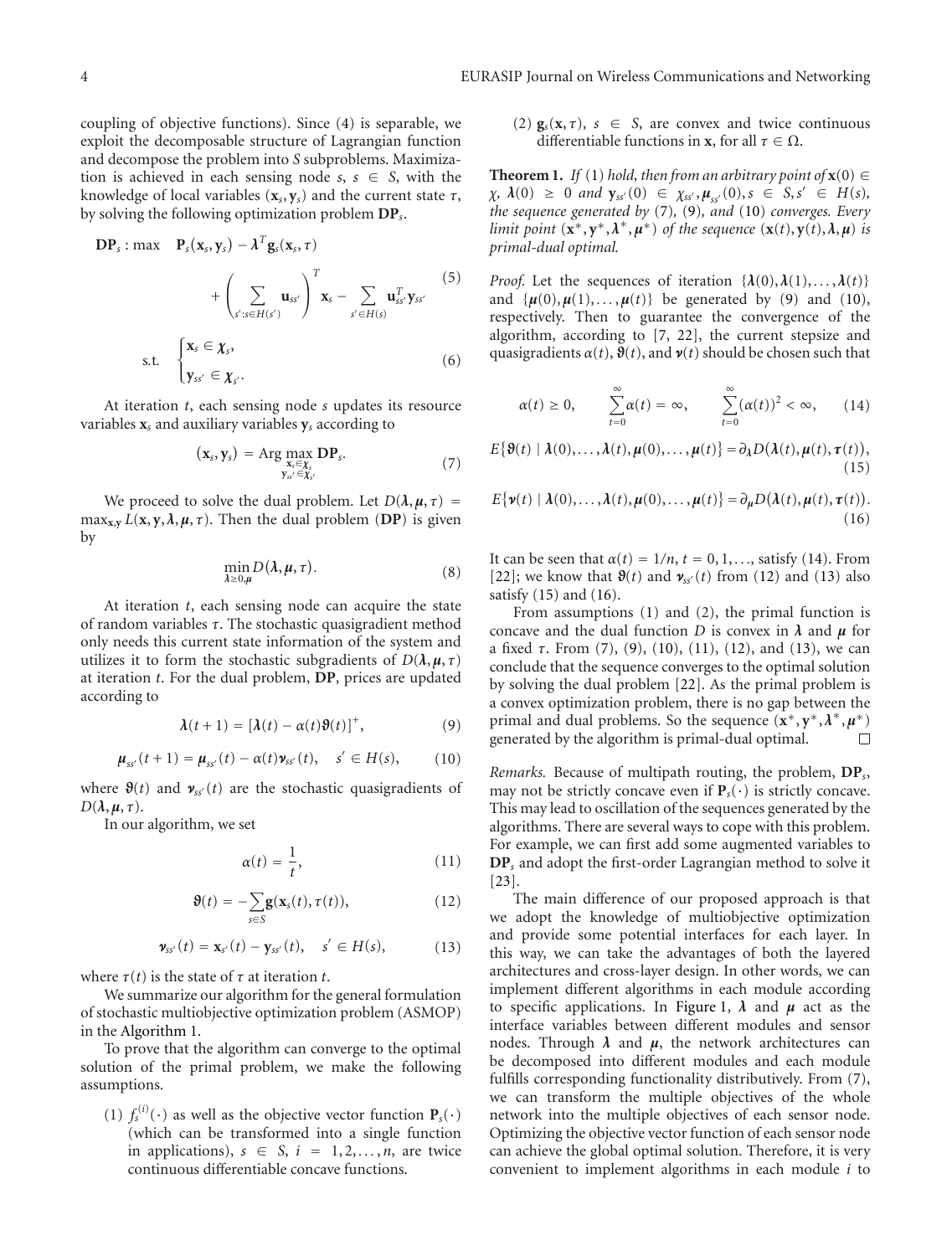solve the objective vector function independently according to different requirements.

# **4. Paradigms of Objective Optimization in WSNs**

In the proposed general framework,  $P_s(x_s, y_s)$  in  $DP_s$  is a vector function and can be transformed into a single function according to different requirements. Therefore, solving **DP***<sup>s</sup>* is application-dependent, which provides the flexibility of solving a class of applications by the general framework.

In this section, we consider the rate allocation problem as an example and show how the general framework works. Rate allocation problem is a well-investigated problem [24], and has different requirements for different applications. There are usually three methods to cope with the requirements: (1) Constraint Method [6], (2) Linear Weighted Method [10], and (3) Hierarchical Sequence Method. While these methods are extensively studied in existing works, we can integrate these methods together into the general framework. Hence, our approach can be applied to a class of applications with different background, which will offer significant convenience to the designers.

*4.1. Preliminary Knowledge.* In this section, we give a brief introduction to the three multiobjective methods.

(1) The constraint method tries to solve the multiobjective problems by placing the most important one in the objective function, while other objective functions are constrained within the constraint set. In other words, constraint method can solve the following **DP***<sup>s</sup>* of each sensing node *s*. (without loss of generality, we assume that  $f_s^{(1)}$  is the most important objective function)

$$
DP_s: \max \quad f_s^{(1)}(\mathbf{x}_s, \mathbf{y}_s) - \lambda^T \mathbf{g}_s(\mathbf{x}_s, \tau) \\
+ \left( \sum_{s':s \in H(s')} \mathbf{u}_{ss'} \right)^T \mathbf{x}_s - \sum_{s' \in H(s)} \mathbf{u}_{ss'}^T \mathbf{y}_{ss'} \\
 \text{s.t.} \quad\n \begin{cases}\n \mathbf{x}_s \in \mathbf{X}_s, \\
 \mathbf{y}_{ss'} \in \mathbf{X}_{s'}, \\
 f_s^{(j)}(\mathbf{x}_s, \mathbf{y}_s) \leq A_s^{(j)}, \quad j = 2, \dots, n,\n \end{cases}
$$
\n(17)

where  $A_s^{(j)}$ ,  $j = 2,...,n$ , are constant constraints imposed by applications.

(2) The linear weighted method focuses on solving the multiobjective optimization problems by first associating each objective function  $f_i(\cdot)$  with a weight  $\gamma_i$ and then taking the weighted sum as a new objective function. Using linear weighted method to solve **DP***s*,

the variables in each sensing node *s* are updated according to

$$
DP_s: \max \sum_{j=1}^n \gamma_j f_s^{(j)}(\mathbf{x}_s, \mathbf{y}_s) - \lambda^T \mathbf{g}_s(\mathbf{x}_s, \tau)
$$
  
+ 
$$
\left(\sum_{s':s \in H(s')} \mathbf{u}_{ss'}\right)^T \mathbf{x}_s - \sum_{s' \in H(s)} \mathbf{u}_{ss'}^T \mathbf{y}_{ss'} \quad (18)
$$
  
s.t. 
$$
\begin{cases} \mathbf{x}_s \in \mathbf{\chi}_s, \\ \mathbf{y}_{ss'} \in \mathbf{\chi}_s, \end{cases}
$$

where  $\gamma_i$ ,  $j = 1, \ldots, n$ , are weight coefficients.

(3) The hierarchical sequence method is concerned with solving the multiobjective optimization problems sequentially, that is, solving the most important problem first and then the less important problems. Let  $\mathbf{I} = \{ \mathbf{x} \mid \mathbf{x}_s \in \mathbf{\chi}_s, \mathbf{y}_{ss'} \in \mathbf{\chi}_s \}$  and divide (5) into *n* functions  $F_j(\mathbf{x}_s, \mathbf{y}_s)$ ,  $j = 1, 2, \ldots, n$ . Maximization is achieved by solving the following *n* subproblems sequentially.

$$
\mathbf{DP}_s: \begin{cases} (1) \ \ F_1^* = \max_{\mathbf{x} \in \mathcal{I}} F_1(\mathbf{x}), \\ (2) \ \ F_2^* = \max_{\mathbf{x} \in \mathcal{I} \cap {\{\mathbf{x} \mid F_1 \ge F_1^*\}}} F_2(\mathbf{x}), \\ \vdots \\ (n) \ \ F_n^* = \max_{\mathbf{x} \in \mathcal{I} \cap {\{\mathbf{x} \mid F_i \ge F_i^*, i = 1, \dots, n-1\}}} F_n(\mathbf{x}), \end{cases} \tag{19}
$$

*4.2. Rate Allocation Problem under ASMOP Formulation.* In this section, we consider the rate allocation problem with two objectives: (1) maximizing aggregate utility and (2) prolonging the network lifetime.

Assume the sensing nodes can transmit their rates to the sink nodes over a set  $L = \{1, 2, \ldots, L\}$  of links, each of which has capacity  $c_l, l \in L$ . Each sensing node *s* can transmit its rate through  $R(s) \subseteq R$  of the routes. Each route  $r \in R(s)$ traverses over a set  $L(r) \subseteq L$  of links with a rate  $x_{sr}$ . Let **x**<sub>*s*</sub> be the rate vector of sensing node *s*,  $S(l) = \{s \in S | l\}$  $l \in L(r), r \in R(s)$  the set of sensing nodes using link *l*, and *R*(*s*, *l*) the subset of routes *R*(*s*) used by sensing node *s* to traverse over link *l*. We denote the set of sensing nodes that use sensing node *s* as an interim relay node by *S*(*s*) (not including the sensing node *s* itself). Let *R*(*s*,*s* ) be the subset of routes *R*(*s* ) which use sensing node *s* as a relay node and *S*(*r*) the relay nodes used by route *r*. Let *M* be finite number of state that the channels have and  $p(\tau_m)$  the probability of the state  $\tau_m$ ,  $m \in M$ . Each sensing node *s* is characterized by three parameters  $(U_s(\cdot), \underline{b}_s, \overline{b}_s)$ , where  $U_s : \mathfrak{R}_+ \to \mathfrak{R}$  is a strictly concave utility function,  $\underline{b_s} \geq 0$  and  $\overline{b_s} < \infty$  which are the required minimum and maximum transmission rates for each sensing node *s*, respectively.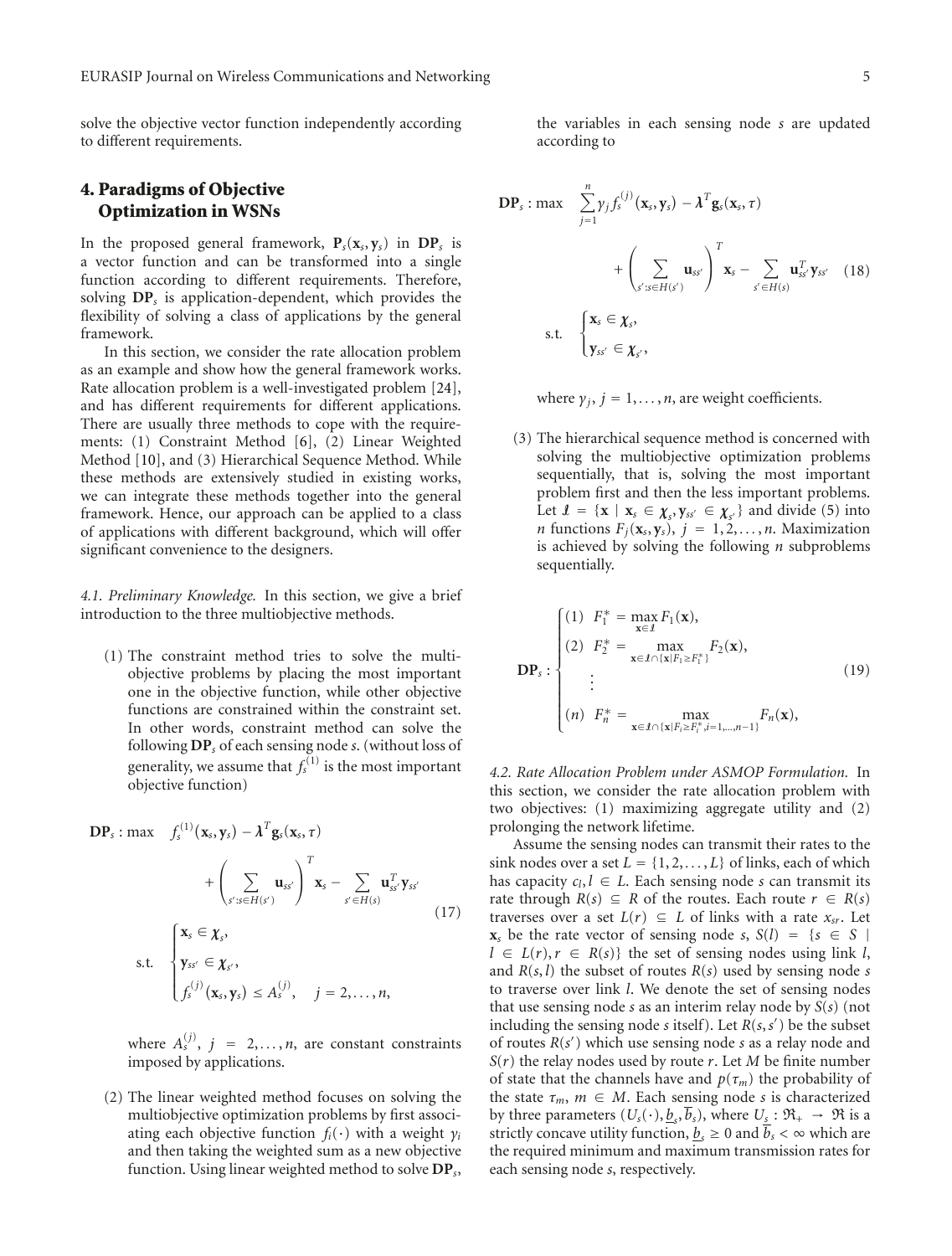From [11, 16], we know utility maximization can be formulated as follows.

$$
\max \sum_{s \in S} U_s(\mathbf{x}_s) = \sum_s U_s \left( \sum_{r \in R(s)} x_{sr} \right) \tag{20}
$$

$$
\text{s.t.} \quad \begin{cases} \sum_{s \in S} \sum_{r \in R(s,l)} x_r \leq \sum_{m \in M} p(\tau_m) c_l^m, \\ \frac{b_s}{s} \leq \sum_{r \in R(s)} x_{sr} \leq \overline{b}_s, \quad \forall s \in, \\ x_{sr} \geq 0, \quad \forall s \in S, \ r \in R(s), \end{cases} \tag{21}
$$

where  $(p(\tau_1), p(\tau_2), \ldots, p(\tau_M))$  describes the distribution of the states of link channel condition and  $c_l^m$  is the capacity of link *l* under state *τm*. We will establish algorithms that can guarantee convergence without prior knowledge of the underlying probability distribution of the system channel state.

The network lifetime is often defined as the time interval between initialization of the network and the exhaustion of the battery of the first sensing node. The total power dissipation, *ws*, at sensing node *s* is equal to

$$
w_{s} = \sum_{s' \in S(s)} \sum_{r \in R(s,s')} (w^{re} + w_{sr}^{t})x_{r} + \sum_{r \in R(s)} w_{sr}^{t}x_{r}, \qquad (22)
$$

where  $w_{sr}^t$  and  $w^{re}$  are the energy consumptions at sensing node *s* for transmitting or receiving unit data flow over route *r*, respectively.

Let *es* denote the initial energy of sensing node *s*. Its lifetime  $T_s$  is  $T_s = e_s/w_s$ . Following [10], we have the energy model for the network lifetime:

$$
\max \quad -\sum_{s \in S} \frac{1}{\beta - 1} z_s^{\beta - 1} \tag{23}
$$

*s.t.*  $w_s = e_s z_s$ ,  $s \in S$ , (24)

where  $z_s = 1/T_s$ .

We can have the multiobjective model for rate allocation problem:

**PP**: max **P** = 
$$
(P^{(1)}(\mathbf{x}), P^{(2)}(\mathbf{x}))
$$
 (25)

s.t. constraints 
$$
(21), (22), (24),
$$
 (26)

where

$$
P^{(1)}(\mathbf{x}) = \sum_{s} U_s(x_s),
$$
  
\n
$$
P^{(2)}(\mathbf{x}) = -\sum_{s} \frac{\omega}{\beta - 1} z_s^{\beta - 1}.
$$
\n(27)

Here, parameter *ω* scales the values of the two objective functions into the same order of magnitude.

*4.3. Algorithm Design.* Similar to (3), the decoupled form of (25) is

$$
\text{DPP} : \max \quad \mathbf{P} = \left( P^{(1)}(\mathbf{x}), P^{(2)}(\mathbf{x}, \mathbf{y}) \right) \tag{28}
$$

s.t. 
$$
\begin{cases} y_{ss'r} = x_{s'r}, \forall s' \in S(s), r \in R(s, s'), \\ \text{constraints} & (21), (22), (24), \end{cases}
$$
 (29)

where  $P^{(2)}(x, y) = -\sum_{s}(\omega/(\beta - 1))z_s^{\beta - 1}(x, y)$  and  $z_s(x, y)$  is given by

$$
z_s e_s = \sum_{s' \in S(s)} \sum_{r \in R(s,s')} (w^{re} + w_{sr}^t) y_{ss'r} + \sum_{r \in R(s)} w_{sr}^t x_{sr}. \tag{30}
$$

Then we have the Lagrange function:

$$
L(\mathbf{x}, \mathbf{y}, \lambda, \mu, \tau)
$$
\n
$$
= \sum_{m \in M} p(\tau_m) \left\{ \sum_{s \in S} \left\{ \mathbf{P}_s(\mathbf{x}_s, \mathbf{y}_s) - \sum_{r \in R(s)} x_{sr} (\lambda^r - \mu^{sr}) - \sum_{s' \in S(s)} \sum_{r \in R(s,s')} \mu_{ss'r} y_{ss'r} \right\} + \sum_{l \in L} \lambda_l c_l^m \right\},
$$
\n(31)

where  $\lambda^r = \sum_{l \in L(r)} \lambda_l$  and  $\mu^{sr} = \sum_{s' \in S(r)} u_{s'sr}$ .

Notice that for given  $\lambda^r$ ,  $\mu^{sr}$ ,  $\mu_{ss'r}$ ,  $s' \in S(s)$ ,  $r \in R(s, s')$ , the update for each sensing node *s* is deterministic, no matter what the channel condition is. So at iteration *t*, each sensing node *s* updates its rate **x***<sup>s</sup>* and auxiliary variable **y***<sup>s</sup>* by solving the optimization below

$$
\mathbf{DP}_s : \max \quad \mathbf{P}_s(\mathbf{x}_s, \mathbf{y}_s) - \sum_{r \in R(s)} x_{sr} (\lambda^r - \mu^{sr})
$$
\n
$$
- \sum_{s' \in S(s)} \sum_{r \in R(s,s')} \mu_{ss'r} y_{ss'r}
$$
\n
$$
\text{s.t.} \quad \begin{cases} \underline{b}_s \leq \sum_{r \in R(s)} x_{sr} \leq \overline{b}_s, x_{sr} \geq 0, \\ y_{ss'r} \geq 0, \quad \forall s' \in H(s), \ r \in R(s), \end{cases} \tag{32}
$$

where  $\mathbf{P}_s(\mathbf{x}_s, \mathbf{y}_s) = (U_s(\mathbf{x}_s), -(\omega/(\beta-1))z_s^{\beta-1})$  is the objective vector function for sensing node *s*.

At iteration  $t, t = 1, 2, \ldots$ , sensing node *s* first receives  $\lambda^r$ ,  $\mu^{sr}$  and  $\mu_{ss'r}$ ,  $s' \in S(s)$ ,  $r \in R(s, s')$ , from the network, and then updates its rate and auxiliary variables according to

$$
(\mathbf{x}_s(t), \mathbf{y}_s(t)) = \text{Arg}\max \mathbf{DP}_s. \tag{33}
$$

Notice that the update of decoupled prices, *μ*, does not depend on the channel condition. At each iteration *t*, with  $x_{s'r}, y_{ss'r}, s' \in S(s), r \in R(s, s'),$  being collected, the decoupled price *μ* is updated according to

$$
\mu_{ss'r}(t+1) = \mu_{ss'r}(t) - \alpha(t)(x_{s'r}(t) - y_{ss'r}(t)). \tag{34}
$$

To update price *λ*, without prior knowledge about the distribution of the channel state, each sensing node *s* can measure channel condition and get the link capacity  $\hat{c}_l(t)$  for each link  $l$  at time  $t$ . Then  $\lambda$  can be updated according to

$$
\lambda_l(t+1) = \left[\lambda(t) - \alpha(t)\left(\hat{c}_l(t) - x^l(t)\right)\right]^+.
$$
 (35)

So far, we have introduced interface variables (*μ* and *λ*) for a fully distributed implementation and provided a framework for rate allocation in WSNs with time-varying channels. Next, we show how to apply the framework to applications under different methods.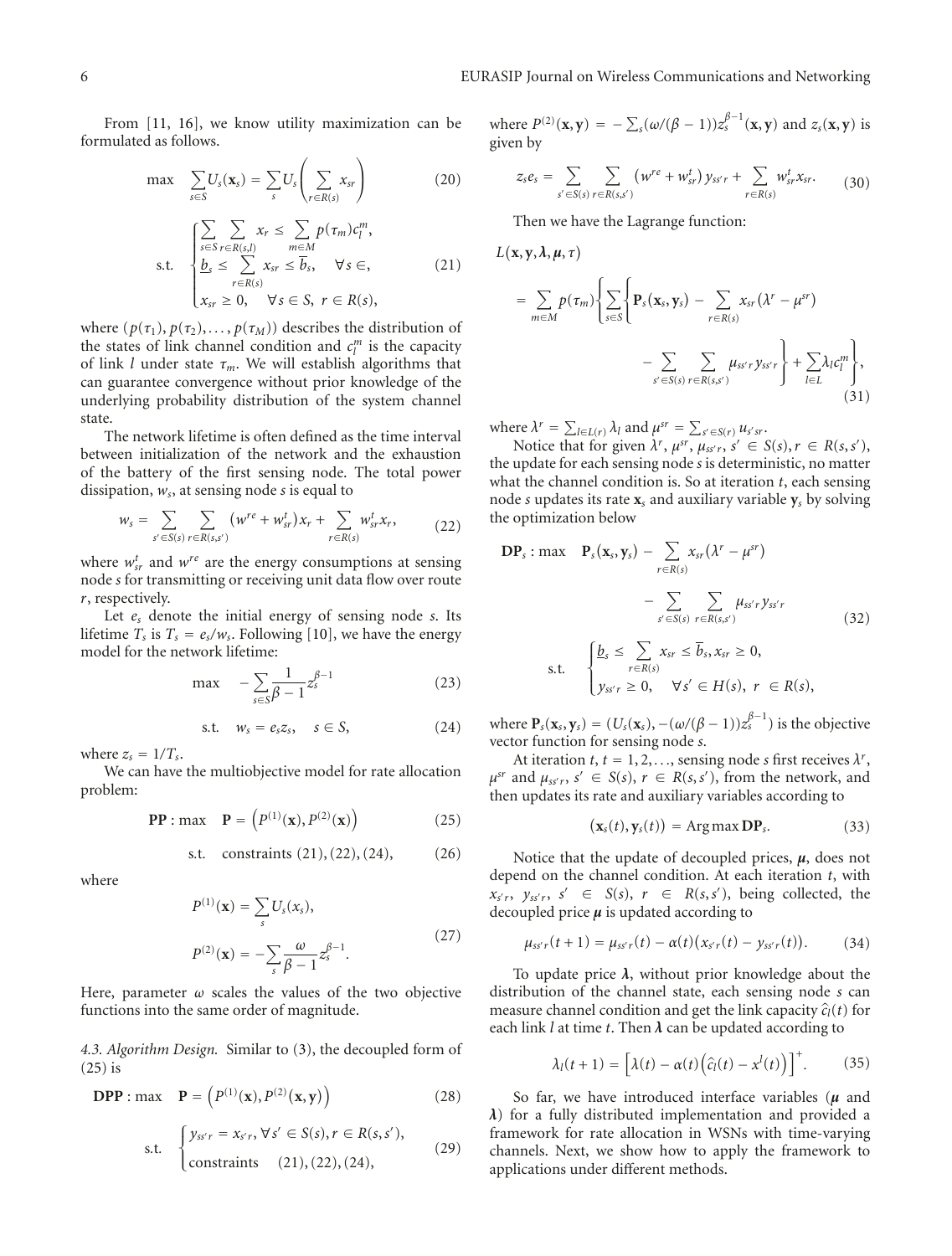*4.4. Paradigms: Applications under Different Methods.* (1) Constraint Method. To maximize the utility of a network under the condition that the network lifetime exceeds a prespecified threshold time *T*, the constraint method can be used to solve the optimization problem below of each sensing node *s*.

$$
DP_s: \max \quad U_s(\mathbf{x}_s) - \sum_{r \in R(s)} x_{sr} (\lambda^r - \mu^{sr})
$$

$$
- \sum_{s' \in S(s)} \sum_{r \in R(s,s')} \mu_{ss'r} y_{ss'r}
$$
(36)

$$
\text{s.t.} \quad \begin{cases} z_s \leq \frac{1}{T}, \\ \underline{b}_s \leq \sum_{r \in R(s)} x_{sr} \leq \overline{b}_s, \quad x_{sr} \geq 0, \end{cases} \tag{37}
$$

(2) Linear Weighted Method. In [10, 13], Zhu et al. considered the tradeoff between lifetime and rate allocation. By introducing the weight parameter, *γ*, to evaluate the importance of the two objectives, they can be combined into a single one. For (29), the desired tradeoff between network utility and lifetime can be achieved by solving the optimization problem below.

$$
\mathbf{DP}_s: \max \quad \gamma U_s(\mathbf{x}_s) - (1-\gamma)\omega \frac{1}{\beta-1} z_s^{\beta-1}(\mathbf{x}, \mathbf{y})
$$

$$
-\sum_{r \in R(s)} x_{sr} (\lambda^r - \mu^{sr}) - \sum_{s' \in S(s)} \sum_{r \in R(s,s')} \mu_{ss'r} y_{ss'r}
$$
(38)

$$
\text{s.t.} \quad \begin{cases} \underline{b}_s \leq \sum_{r \in R(s)} x_{sr} \leq \overline{b}_s, & \forall s \in S, \\ x_{sr} \geq 0, \ y_{ss'r} \geq 0, \ s' \in H(s), \ r \in R(s), \end{cases} \tag{39}
$$

where  $\gamma \in [0, 1]$ , is the weight coefficient.

(3) Hierarchical Sequence Method. In our rate allocation paradigm, we have two objectives: (1) find a rate allocation strategy to maximize the total utility and (2) prolong the networks lifetime. To the best of our knowledge, this method has not been applied to the rate allocation problem before. We can achieve the two objectives by solving the two subproblems below sequentially.

$$
(i): \quad \mathbf{1}^* = \arg \max U_s(\mathbf{x}_s) - \sum_{r \in R(s)} x_{sr} \lambda^r
$$
\n
$$
\text{s.t.} \quad \begin{cases}\n\underline{b}_s \leq \sum_{r \in R(s)} x_{sr} \leq \overline{b}_s, & \forall s \in S, \\
x_{sr} \geq 0, & \forall s \in S, \ r \in R(s),\n\end{cases} \quad (40)
$$
\n
$$
(ii): \quad \max \quad -\frac{\omega}{\beta - 1} z_s^{\beta - 1}(\mathbf{x}_s, \mathbf{y}_s) + \sum_{r \in R(s)} x_{sr} \mu^{sr}
$$
\n
$$
-\sum_{s' \in S(s)} \sum_{r \in R(s,s')} \mu_{ss'r} y_{ss'r} \quad (41)
$$
\n
$$
\text{s.t.} \quad \mathbf{x}_s \in \mathbf{1}^*, \qquad y_{ss'r} \geq 0.
$$



Figure 2: Topology of the simulated WSN.

It is sufficient to employ optimization methods to solve  $(37)$ ,  $(39)$ , or  $(40)$ , and  $(41)$  for different applications, while *λ* and *μ* updates are kept unchanged (according to (34) and  $(35)$ .

#### **5. Simulation Results**

*5.1. Simulation Setting.* We use 9 sensing nodes and 1 sink node in our simulations. These sensor nodes are randomly deployed in an area of size  $70 \times 70$  to perform a sensing task. The randomly generated topology of the sensor nodes is shown in Figure 2, in which sensing nodes are marked by triangle icons and the sink node is marked by a square icon. In our simulations, we only focus on the rate allocation problem. The study of the routing in the network layer is beyond the scope of our paper. We assume that there are 15 routes available for data transmission.  $L(r_1) = \{l_1, l_5, l_9\}$ ,  $L(r_2) = \{l_1, l_4, l_{13}\}, L(r_3) = \{l_2, l_6, l_9\}, L(r_4) = \{l_2, l_7, l_{10}\},$  $L(r_5) = \{l_3, l_8, l_{10}\},\ L(r_6) = \{l_6, l_{12}, l_{13}\},\ L(r_7) = \{l_7, l_{10}\},\$  $L(r_8) = \{l_8, l_{10}\}, L(r_9) = \{l_5, l_9\}, L(r_{10}) = \{l_4, l_{13}\}, L(r_{11}) =$  $\{l_9\}, L(r_{12}) = \{l_{12}, l_{13}\}, L(r_{13}) = \{l_{10}\}, L(r_{14}) = \{l_{11}, l_{13}\},$  $L(r_{15}) = \{l_{13}\}\.$  Every sensing node *s* can transmit its sensing data to the sink node from a set of routes:  $R(s_1) = \{r_1, r_2\}$ ,  $R(s_2) = \{r_3, r_4, r_5\}, R(s_3) = \{r_6, r_7\}, R(s_4) = \{r_8\}, R(s_5) =$  ${r_9, r_{10}, R(s_6) = {r_{11}, r_{12}, R(s_7) = {r_{13}, R(s_8) = {r_{14}}, \text{and} }$  $R(s_9) = \{r_{15}\}.$ 

We have two objectives: maximizing the aggregate utility and the network lifetime. For the utility objective, we set  $U_s(\cdot) = \xi_s \log(\cdot)$  for each sensor node *s*, where  $\xi$ (52, 54, 56, 58, 60, 62, 64, 66, 68). From [10], the function  $-\sum_{s}(\omega/(\beta-1))z_{s}^{\beta-1}$  can have a ratio higher than 0.95 to approximate the original lifetime problem *T* when  $\beta \geq 8$ . In our simulations, we use  $\beta = 9$ . The link capacities vary from time to time according to a uniform distribution with the expected capacities of links 1–13 to be **c** = (2000, 2000, 2200, 2000, 2000, 2500, 2800, 3500, 3500, 2000, 3000, 2800) (bit/s). For the energy consumption model, from [10],  $w^{re}$  is a constant and  $w_{sr} = \rho + \sigma d_{sr}^{\eta}$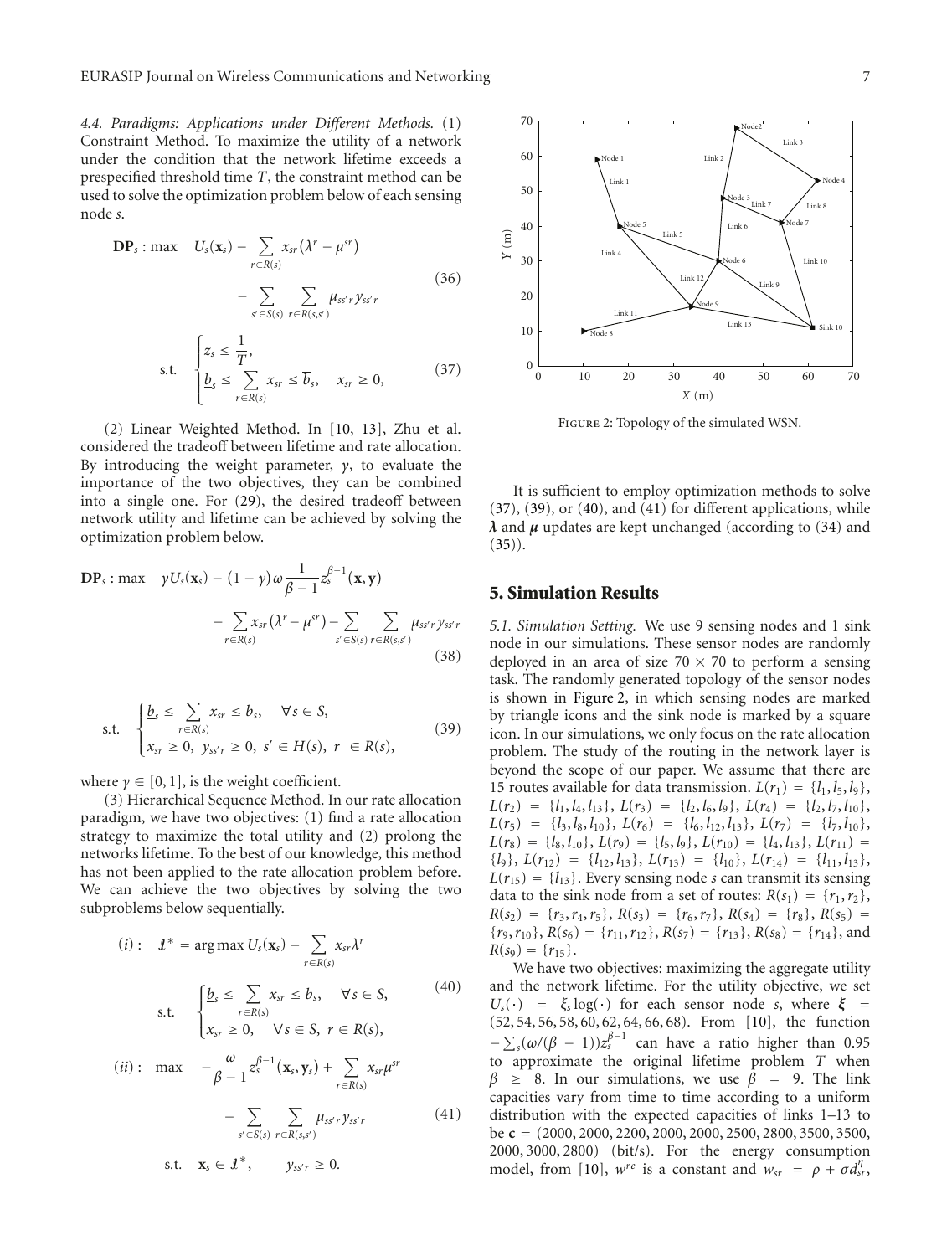



FIGURE 3: Convergence of the ASMOP algorithm by using constraint method.

where  $d_{sr}$  is the length of the outgoing link of sensing node *s* for transmitting rate of route *r*. We set  $\rho = 50$  nJ/bit, *σ* <sup>=</sup> 0*.*0013 pJ/bit/m4, *η* <sup>=</sup> 4, *wre* <sup>=</sup> 50 nJ/bit. The initial energy of the sensing nodes  $1-9$  is set to be  $e =$ (450, 450, 475, 475, 450, 500, 500, 450, 500) (J) and the sink node (node 10) is assumed to have enough energy. The minimum and maximum rates of each sensing node are set to be  $b_s = 100$  and  $\overline{b}_s = 2500$ , respectively.

*5.2. Simulation Results for Paradigms.* First, we show the performance of the ASMOP algorithm by using the constraint method. Let the threshold of the network lifetime *T* =

FIGURE 4: Convergence of the ASMOP algorithm by using linear weighted method.

800 h. We collect the rate of each route *r* at each iteration. For each sensing node *s*, the rates are updated according to (37) and the decoupled price  $\mu$  is updated according to (34). Each link *l* first collects information about the channel condition and computes its corresponding capacity, then updates its link price according to (35). The results are shown in Figure 3. Since there are 9 sensing nodes and 15 routes in our simulations, due to space limitation, we only show the aggregate rate of each sensing node. In Figure 3, we can be see that the rates first change sharply and then converge to the optimal one, which indicates the effectiveness of our ASMOP algorithm.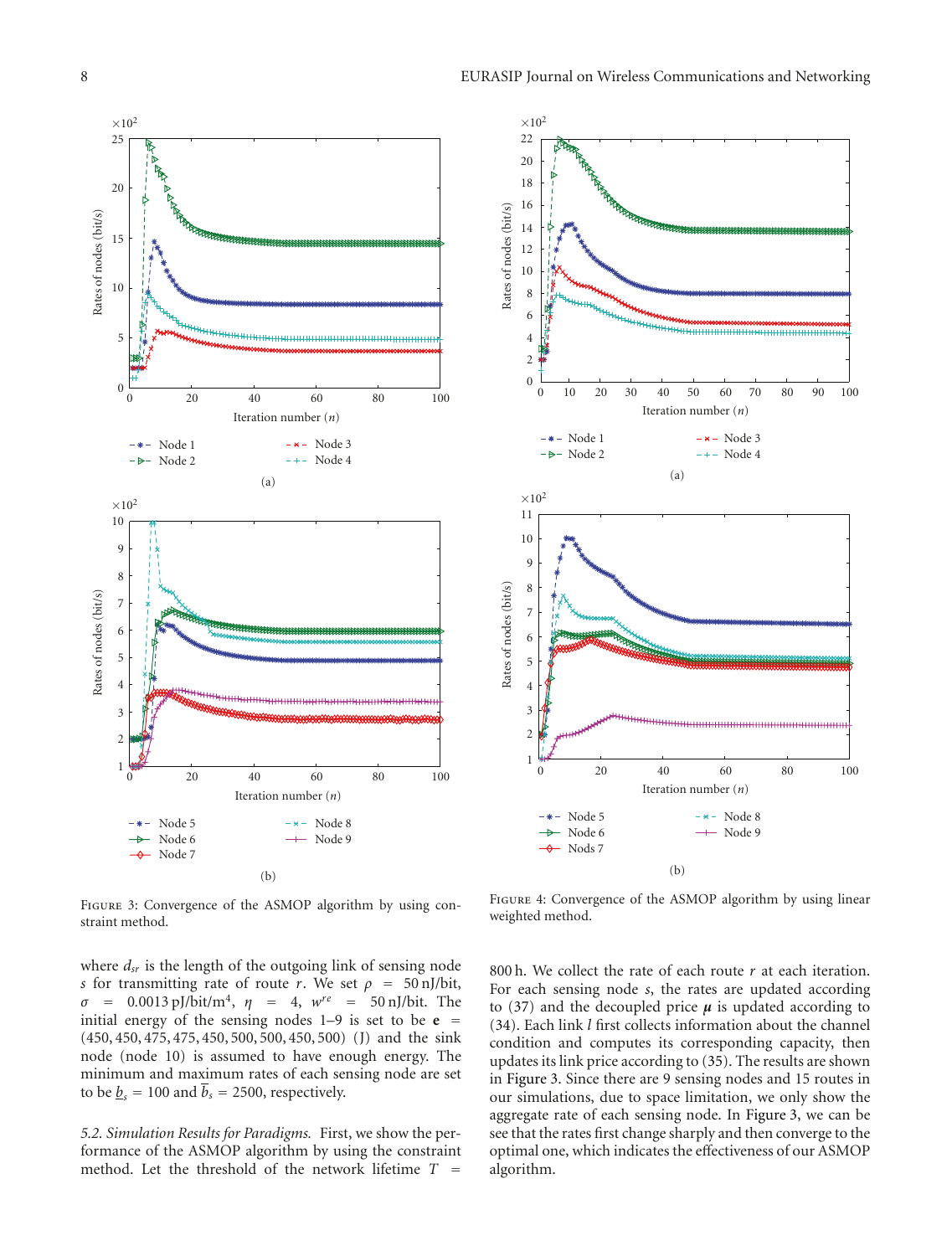(1) Price update algorithm: At times  $t = 1, 2, \ldots$ , decoupled prices are updated according to  $\lambda(t+1) = [\lambda(t) - \alpha(t)\vartheta(t)]^+$  $\mu_{ss'}(t+1) = \mu_{ss'}(t) - \alpha(t)\nu_{ss'}(t), \ s' \in H(s),$ (2) Sensor node *s*'s Algorithm: At time *t* = 1, 2, *...*, each sensing node *s* updates its variables according to  $(\mathbf{x}_s, \mathbf{y}_s) = \text{Arg} \max_{\mathbf{x}_s \in \mathcal{X}_s} \mathbf{D} \mathbf{P}_s$ **<sup>y</sup>***ss* <sup>∈</sup>*χs*



Next, we show the simulation results of the ASMOP algorithm using the linear weighted method. Here we set  $\omega$  = 8.17 × 10<sup>26</sup> and  $\gamma$  = 0.7. At each iteration *t*, each sensing node *s* updates its rates according to (39), and the decoupled price  $\lambda$  and  $\mu$  are updated as the same in paradigm I. The results are shown in Figure 4, and similar conclusions can be made as in the paradigm I.

A similar simulation is performed for the hierarchical sequence method and the corresponding results are shown in Figure 5. We can see that the rates change sharply at the beginning of each iteration, and then converge to the optimal one in Figure 5.

We further set the threshold of the network lifetime to be 800 h in the simulation for the constraint method and  $\gamma$  = 0*.*7 for linear weighted method. These two methods mainly target the energy-constraint in WSNs. For the hierarchical sequence method, we focus on the utility of the network. From Figures 3, 4, and 5, it can seen that the rates in Figure 5 are much larger than those in Figures 3 and 4. On the other hand, as the rates in each sensor node become large, the energy consumption increases. So the network lifetime under the hierarchical sequence method is less than that under the constraint method or linear weighted method. In addition, different multiobjective methods obtain different network performances. The results of the three simulations also demonstrate the efficiency and convenience of our proposed framework.

# **6. Conclusions**

In this paper, we have proposed a general stochastic multiobjective optimization framework for WSNs. Our approach inherits advantages of both layered architectures and cross-layer design. Therefore, even the requirements and objectives are changed, it is not necessary to redesign the optimization framework but to have minor modifications of specific modules to meet the corresponding requirements. Although there may be uncertainty in WSNs, our approach can still achieve desired performance. In our future work, we will focus on investigating the general multiobjective optimization problem, instead of transforming the multiple objectives into a single one. We will study the distributed algorithms to optimize the objective vector function under some criteria, for example, Pareto optimality.



Figure 5: Convergence of the ASMOP algorithm by using hierarchical sequence method.